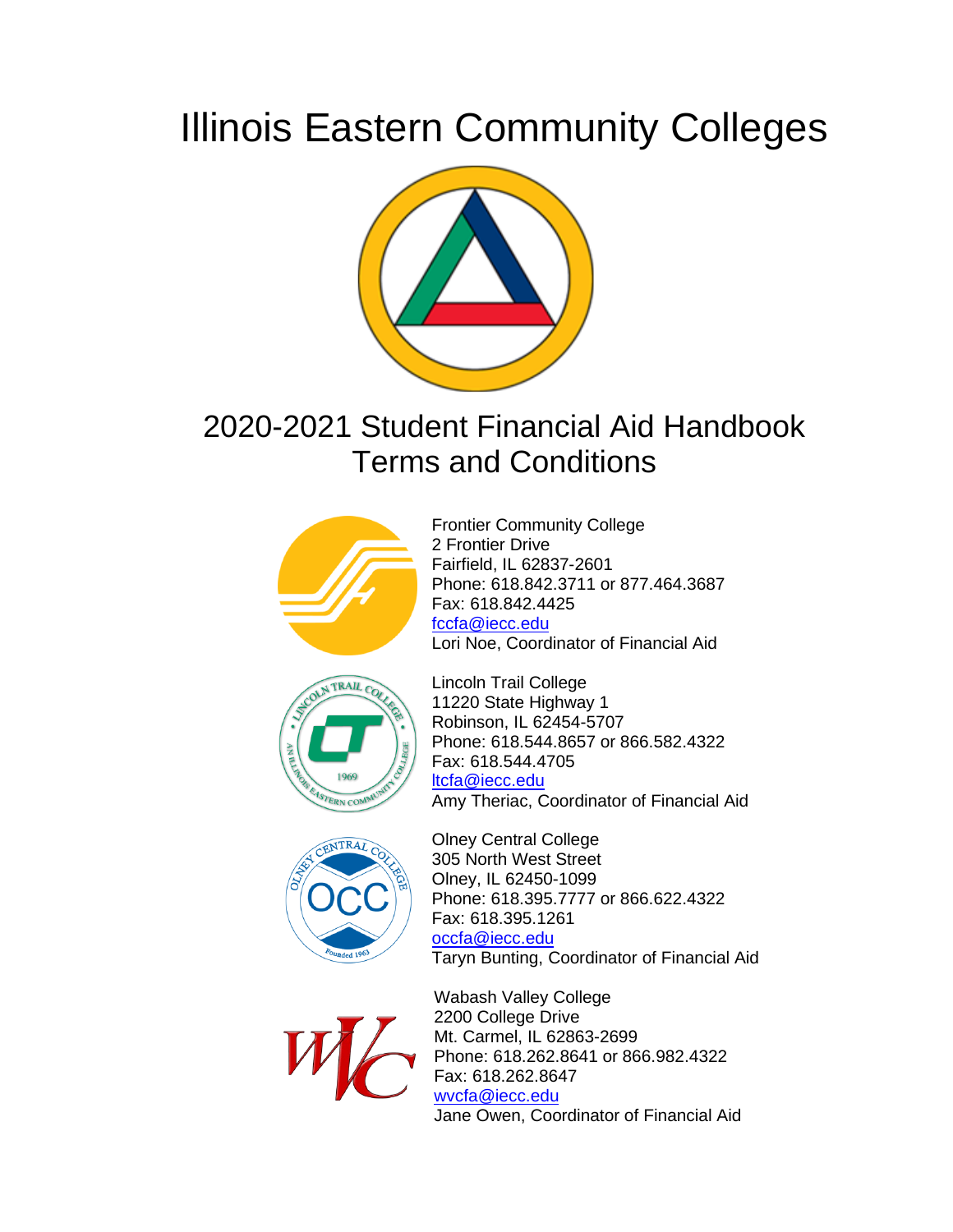# **TABLE OF CONTENTS**

| NOTICE OF FEDERAL STUDENT FINANCIAL AID PENALTIES FOR DRUG LAW VIOLATIONS 6 |  |
|-----------------------------------------------------------------------------|--|
|                                                                             |  |
|                                                                             |  |
|                                                                             |  |
|                                                                             |  |
|                                                                             |  |
|                                                                             |  |
|                                                                             |  |
|                                                                             |  |
|                                                                             |  |
|                                                                             |  |
|                                                                             |  |
|                                                                             |  |
|                                                                             |  |
|                                                                             |  |
|                                                                             |  |
|                                                                             |  |
|                                                                             |  |
|                                                                             |  |
|                                                                             |  |
|                                                                             |  |
|                                                                             |  |
|                                                                             |  |
|                                                                             |  |
|                                                                             |  |
|                                                                             |  |
|                                                                             |  |
|                                                                             |  |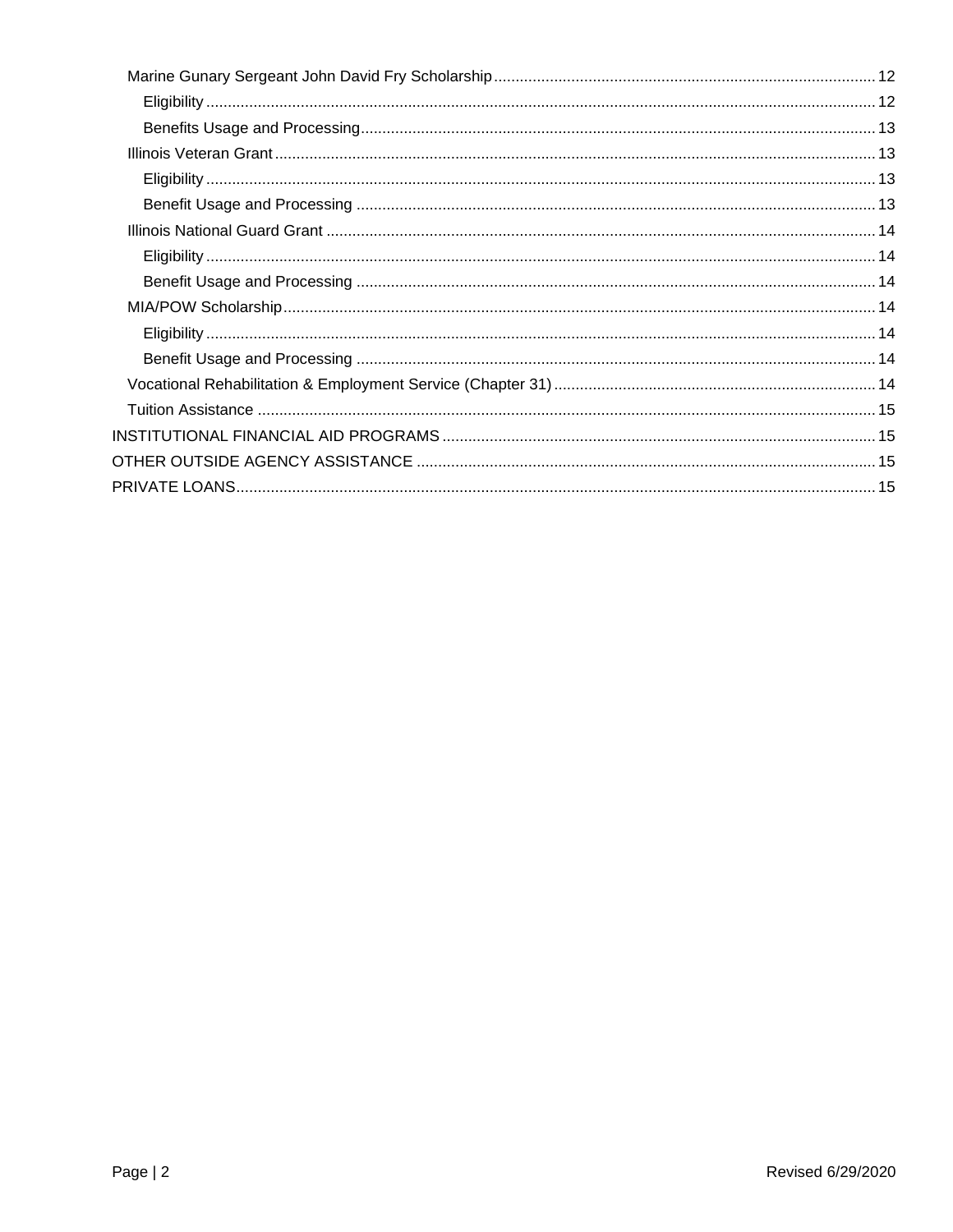# <span id="page-3-0"></span>**INTRODUCTION**

This handbook was developed to help students better understand the financial aid process and provide information about the various programs offered at **I**llinois **E**astern **C**ommunity **C**olleges (IECC). This information is the most accurate at the time of publication. However, any federal, state, or local regulations shall always supersede the information outlined in this document. **PLEASE REVIEW THIS DOCUMENT CAREFULLY.**

#### <span id="page-3-1"></span>**Financial Aid Philosophy**

Illinois Eastern Community Colleges believes that the talents, hopes, and ambitions of our students are among the most valuable resources this nation possesses. With this thought in mind, Illinois Eastern Community Colleges continues to promote college financing opportunities for its qualified and deserving students who must find funds to attend college. The fundamental purpose of the financial aid program is to make it possible for students, who would normally be deprived of a college education because of inadequate funding, to attend college. While financing a college education is the primary responsibility of the student and his/her family, financial assistance is made possible through gift aid and self-help aid.

#### <span id="page-3-2"></span>**Financial Aid Mission Statement**

The mission of the Office of Financial Aid is to remove financial barriers by providing access to higher education in a simple, fair, sensitive, and confidential manner, while informing and educating students and their families about the available financial resources to encourage persistence and completion.

#### <span id="page-3-3"></span>**THE APPLICATION PROCESS**

Students should submit a **F**ree **A**[pplication for](https://studentaid.ed.gov/sa/fafsa) **F**ederal **S**tudent **A**id (FAFSA) as early as October 1, 2019 for the 2020-2021 aid year. For assistance completing the FAFSA, visit [studentaid.gov.](https://studentaid.gov/apply-for-aid/fafsa/filling-out)

The FAFSA is administered by the Department of Education and used to apply for financial assistance and analyze financial need. Financial need is defined as the difference between the **C**ost **O**f **A**ttendance (COA) and the **E**xpected **F**amily **C**ontribution (EFC). The funds offered to a student for financing a college education should only be used for educational expenses (or the components included in the COA) which are tuition, fees, books and supplies, room and board, transportation, and personal expenses. The EFC results from the information provided on the FAFSA and is the figure used to determine eligibility for need-based aid programs.

#### <span id="page-3-4"></span>**ELIGIBILITY REQUIREMENTS**

In general, to be eligible for the federal and state aid administered by IECC, students must:

- Demonstrate financial need as determined by the financial aid office;
- Be a U.S. citizen or an eligible noncitizen with a valid social security number;
- Register with Selective Service, if required;
- Have a high school diploma or its recognized equivalent;
- Complete and submit FAFSA;
- Submit required documents to the financial aid office;
- Be admitted to an IECC college in an eligible program leading to an approved certificate or degree;
- Be enrolled at least half-time (six credit hours) for all programs (except Federal Pell Grant and Est IL State MAP Grant)
- Meet the **S**atisfactory **A**cademic **P**rogress (SAP) standards of IECC;
- Not have already received a bachelor's degree (applicable to Federal Pell Grant, FSEOG and MAP)
- Not be in default on any federal student loan.
- Not owe a repayment of a federal grant or ISAC gift aid to any postsecondary institution.
- Not have a federal drug conviction while receiving federal financial aid.

### <span id="page-3-5"></span>**FINANCIAL AID PROCESSING**

Once your FAFSA is processed, you will receive a **S**tudent **A**id **R**eport (SAR) from the Department of Education; the college(s) you selected will receive the results in the form of an electronic **I**nstitutional **S**tudent **I**nformation **R**ecord (ISIR). This will prompt each student to be mailed a letter from the Financial Aid Office requiring student follow up. This letter will detail the instructions of where to find the requirements to complete in Entrata. Students can view more details about each required form here as well. All forms are kept on the [financial aid webpage](https://www.iecc.edu/iecc/admissions-aid/financial-aid) if students have trouble locating the forms through Entrata.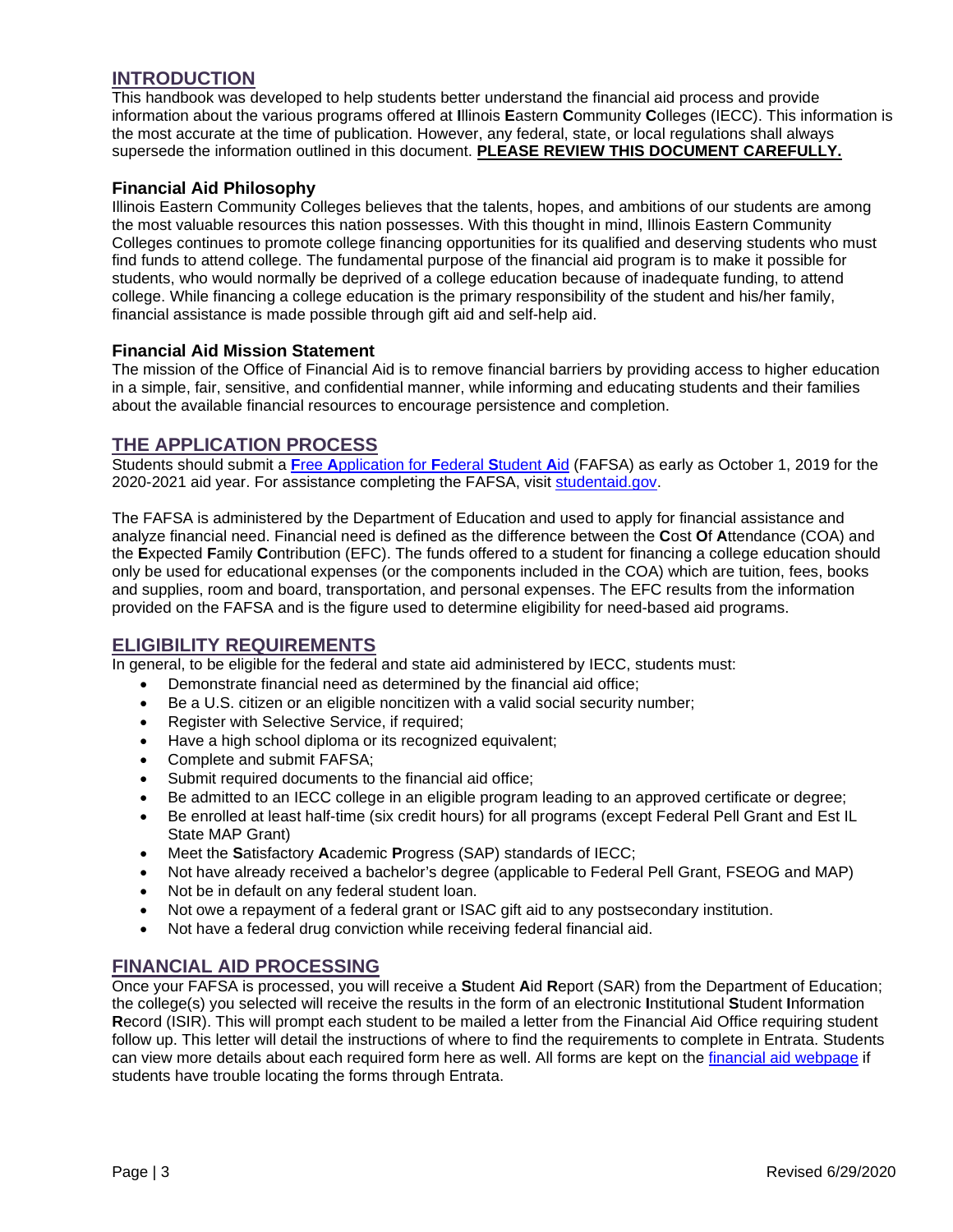Each student will be required to review the Terms and Conditions and the Electronic Consent information prior to being awarded aid. Some students will be selected for verification by the Department of Education and/or IECC and will be required to submit additional documents to verify the accuracy of information on the FAFSA. Students interested in a Direct Student Loan will need to complete a Loan Request Form. Students interested in participating in the Federal Work Study program should complete a work study application for their college. All documentation should be submitted as soon as possible to avoid processing delays.

After all documents are received and satisfied, the school will package available assistance for the student, notifying him/her via a notice of financial aid. Students whose authorized financial aid exceeds the balance owed the institution AND that receive a notice of financial aid from an IECC school at least 10 days before the beginning of the semester will be guaranteed a book voucher no later than 7 days after the first day of the semester. Students will need to speak with a representative of the Business Office to print the book voucher.

In compliance with Federal Regulations, the Financial Aid Office must have received a processed ISIR from the Department of Education by the student's last day of enrollment in the current award year to determine if a disbursement of FSA funds can be made. The student's financial aid will be delivered based on the disbursement schedule on the student's notice of financial aid.

# <span id="page-4-0"></span>**2020-2021 IECC COST OF ATTENDANCE**

|                             | <b>In-District</b> |                                   | <b>Out-of-District</b> |                                   | Out-of-State     |                                   |
|-----------------------------|--------------------|-----------------------------------|------------------------|-----------------------------------|------------------|-----------------------------------|
| <b>Budget Components</b>    | <b>Dependent</b>   | Independent &<br><b>Dependent</b> | <b>Dependent</b>       | Independent &<br><b>Dependent</b> | <b>Dependent</b> | Independent &<br><b>Dependent</b> |
|                             |                    | Living Away                       |                        | <b>Living Away</b>                |                  | <b>Living Away</b>                |
| Tuition                     | \$3,000.00         | \$3,000.00                        | \$8,345.40             | \$8,345.40                        | \$10,245.30      | \$10,245.30                       |
| <b>Fees</b>                 | \$1,090.00         | \$1,090.00                        | \$1,090.00             | \$1,090.00                        | \$1,090.00       | \$1,090.00                        |
| <b>Books &amp; Supplies</b> | \$946.00           | \$946.00                          | \$946.00               | \$946.00                          | \$946.00         | \$946.00                          |
| Room & Board                | \$2,193.00         | \$6,872.00                        | \$2,193.00             | \$6,872.00                        | \$2,193.00       | \$6,872.00                        |
| <b>Transportation</b>       | \$3,712.00         | \$3,712.00                        | \$3,712.00             | \$3,712.00                        | \$3,712.00       | \$3,712.00                        |
| <b>Personal Expenses</b>    | \$1,662.00         | \$1,430.00                        | \$1,662.00             | \$1,430.00                        | \$1,662.00       | \$1,430.00                        |
| <b>TOTAL</b>                | \$12,603.00        | \$17,050.00                       | \$17,948.40            | \$22,395.40                       | \$19,848.30      | \$24,295.30                       |

The table below represents the 9-month Cost of Attendance for a student taking 15 credit hours each semester, and is the *estimated* cost of living while attending college

# <span id="page-4-1"></span>**SPECIAL CIRCUMSTANCES**

You may request a review of your financial aid file if you or your family has unusual financial circumstances (i.e. loss of employment, death of a parent or spouse, receipt of a one-time lump sum payment). Please contact the financial aid office at the college you plan to attend to request a review of your financial aid file. IECC has the following deadlines to request the review:

November 1 for students beginning enrollment in the fall semester April 1 for students beginning enrollment in the spring semester

# <span id="page-4-2"></span>**TERMS OF FINANCIAL AID**

- 1. **Enrollment**: Financial Aid enrollment hours are equivalent to only the number of credit hours that are required by the student's degree and/or certificate. The Federal Pell Grant and Federal SEOG amounts reflect full-time enrollment of 12 credit hours. The State of IL MAP Grant (Est) amount reflects full-time enrollment of 15 credit hours. Federal and state grant aid will be reduced to reflect actual financial aid enrollment verified at the time of disbursement.
- 2. **Disbursement of Awards**: Federal grants, state grants, and student loans are usually divided equally between the fall and spring semester. Financial aid funds are used first to pay any outstanding tuition, fee, and bookstore charges as applicable. If funds remain after allowable institutional charges are paid, a refund will be issued via direct deposit or mailed check within 14 days. Any balance owed on the student's account after applying all grants and other credits is due and payable before mid-term, unless prior arrangements have been made with the Business Office.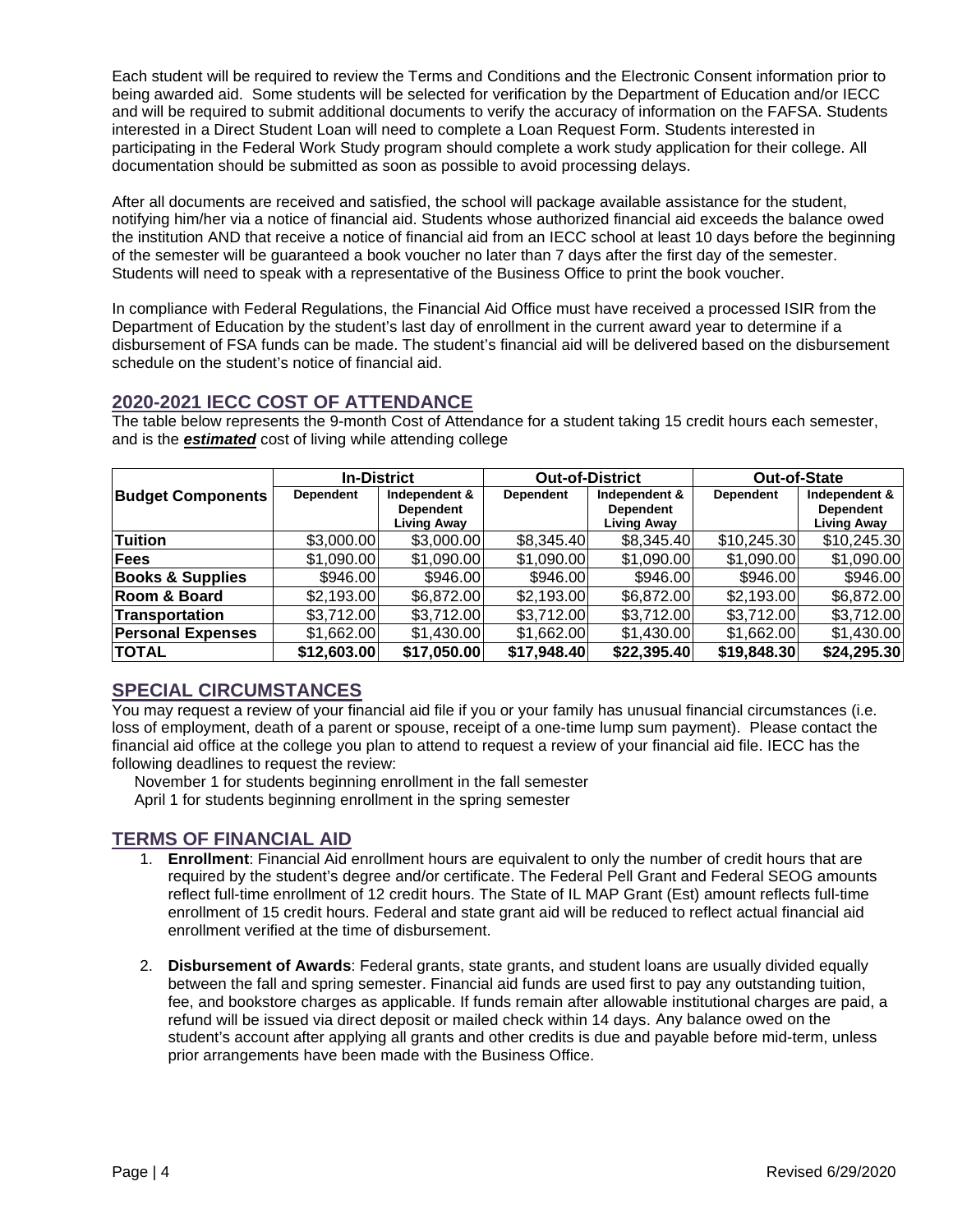- 3. **Satisfactory Academic Progress**: Students are responsible for meeting satisfactory academic progress standards for financial aid as outlined by the Financial Aid Office. The most current policy can be obtained on the [financial aid webpage.](https://www.iecc.edu/iecc/admissions-aid/financial-aid/office-information-and-policies/satisfactory-academic-progress)
- 4. **Repeat Credit Hours**: Financial aid will cover the cost of tuition for repeating a course if a non-passing grade (F or W) has been received for all previous attempts of the course. NOTE: Each time the course is taken, it is considered hours attempted for purposes of calculating compliance with Satisfactory Academic Progress.
- 5. **Developmental Courses**: Financial aid enrollment will include a maximum of 30 hours of developmental course work. Developmental courses have a PRE or REM prefix. NOTE: Developmental courses are considered hours attempted for purposes of calculating compliance with Satisfactory Academic Progress.
- 6. **Over awards**: For students receiving any federal and/or state financial aid, the total financial aid received from all sources (federal, state, institutional, agency, and private) cannot exceed the student's cost of attendance. In the event a student receives aid in excess of the cost of attendance, financial aid will be reduced in the following order: student loans, student employment, and then grants.
- 7. **Withdrawals**: Students who withdraw from all courses or stop attending courses prior to the 60% point in the semester may be required to repay a portion of financial aid funds received, or may have financial aid funds cancelled. The information below summarizes IECC's Return of Federal Funds policy. The full policy can be located on the [financial aid webpage.](https://www.iecc.edu/iecc/admissions-aid/financial-aid/office-information-and-policies/return-title-iv-funds-policy)

Regulations state that financial aid is earned by attending class. Students have not earned 100% of their financial aid until they have attended 60.001% of their scheduled enrollment period. If a student withdraws before 60%, a portion of financial aid has not been earned. The unearned portion is equal to the percentage of the term remaining on the date of withdrawal. Financial aid eligibility will be recalculated based on the actual period of attendance, and students may be asked to repay a portion of the aid that was disbursed.

Last date of attendance is determined in one of two ways. If a student officially withdraws from the institution, last date of attendance is the date s/he begins the withdrawal process or notifies the institution of their withdrawal. An unofficial withdrawal occurs when a student stops attending classes but does not notify the institution of his/her withdrawal. At the midpoint of each class, the institution checks for non-attendance. Each instructor will confirm whether the student is still attending class, or they will drop the student from the class. If a student has ceased to attend all classes at this point, the mid-term date will be used as the last date of attendance. At the end of the term, the institution checks for failing grades. Each instructor will award a final grade for the course. Instructors that are awarding a grade of 'F' will be required to list the student's last date of attendance. The latest date reported for all 'F' and 'W' grades will be used as the student's last date of attendance.

Once the institution has determined a student has either officially or unofficially withdrawn from the institution, the Financial Aid Office will perform the calculation to return funds. IECC returns funds within 45 days to the U.S. Department of Education. In recalculating a student's financial aid eligibility, they will reduce your financial aid in the following order:

- 1. Unsubsidized Direct Stafford loan
- 2. Subsidized Direct Stafford loan
- 3. Direct PLUS loan
- 4. Federal Pell Grant
- 5. Federal Supplemental Educational Opportunity Grant (FSEOG)

Upon returning funds to the Department of Education, IECC will notify the student if they owe the institution for the return of aid. Students have 10 days to repay the balance or arrange a payment plan with the Business Office.

#### <span id="page-5-0"></span>**CONDITIONS OF FINANCIAL AID**

1. All federal/state awards are based on the receipt of sufficient funds from the awarding sources. Insufficient funding will result in awards being reduced or removed at the discretion of the Financial Aid Office.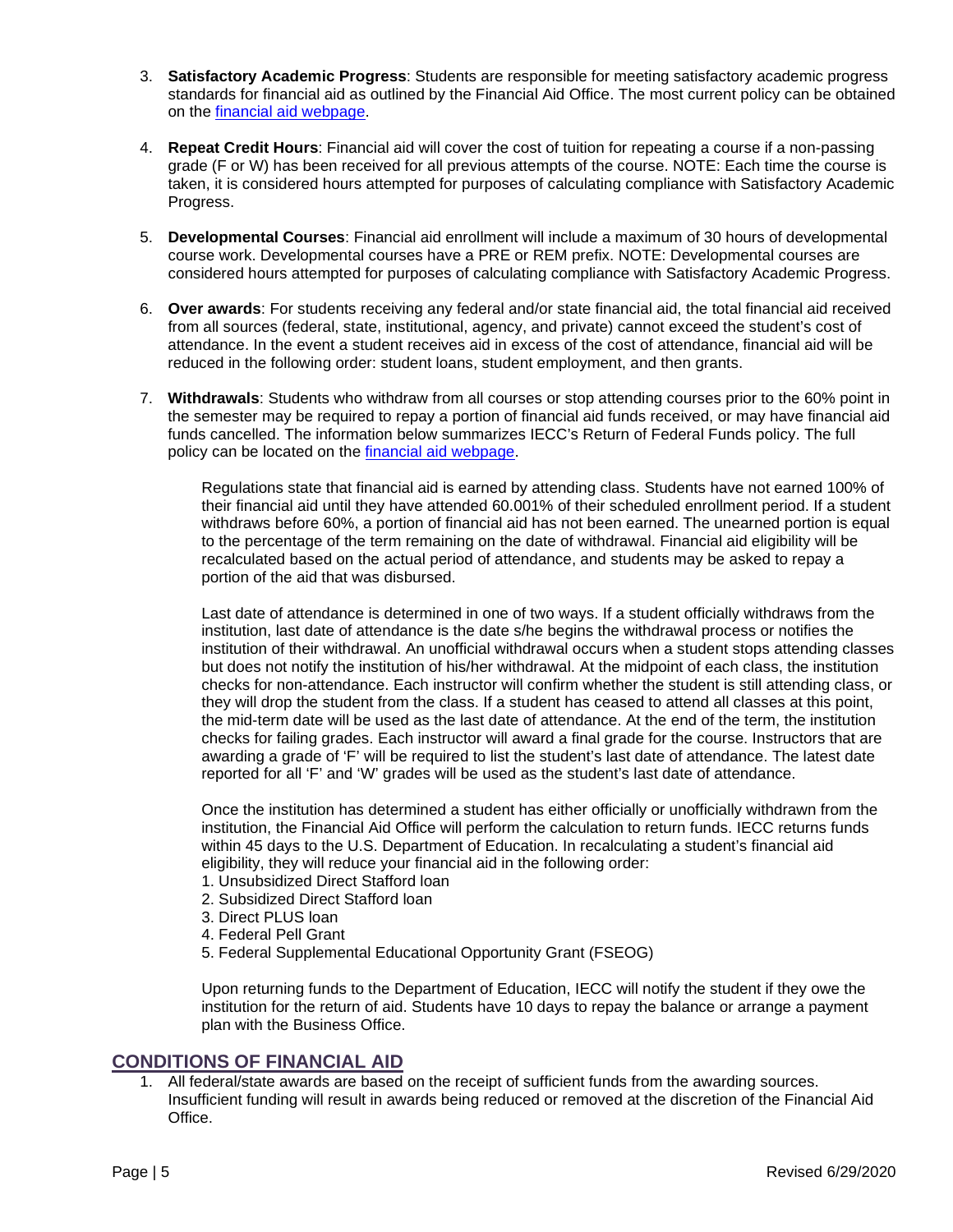- 2. The Financial Aid Office reserves the right to adjust financial aid amounts to ensure that all aid does not exceed the student's cost of attendance.
- 3. Students will be held responsible for any reduction in grant or loan eligibility from the original aid package as a result of inaccurate data.
- 4. A student can get a [voucher](https://www.iecc.edu/iecc/admissions-aid/financial-aid/student-information/bookstore-charges-student-account) to use for the purchase of books and supplies (charges will be automatically deducted from their financial aid award). Vouchers are available immediately prior to the beginning of the semester from the Business Office.

# <span id="page-6-0"></span>**FINANCIAL AID RIGHTS AND RESPONSIBILITIES**

By accepting financial aid, the student has the following rights and responsibilities.

Students have the right to know:

- What financial assistance is available through federal, state, local, private, and institutional financial aid programs and the application deadlines for each program.
- The eligibility requirements and the criteria used for recipient selection for each program.
- How financial need is determined: including how cost of attendance budgets are developed, the calculation and amount of the EFC, and the criteria for determining the amount of aid awarded.
- How much of their financial need, as determined by IECC, has been met, including the resources considered in the calculation.
- The portion of the aid package that is grant or gift aid and what portion must be repaid: including interest rates, the total amount to be repaid, when repayment begins, and the number of months needed to repay the loan(s).
- How and when aid is disbursed or applied to their student account.
- That they may request a review of the aid package if they believe a mistake has been made or if financial circumstances have changed.
- The impact of financial aid disbursements if they withdraw before the semester is completed.
- How IECC determines that students are making satisfactory academic progress and what happens if they are not.
- That their privacy is protected under FERPA.

#### It is the students' responsibility to:

- Apply for financial aid annually, as early as October 1<sup>st</sup> prior to the fall semester they will be attending. Falsification of information on application forms for federal student aid is considered a criminal offense and may be subject to penalties under the U.S. Criminal Code.
- Review and consider all information about IECC's academic programs before enrolling.
- ♦ Be aware of his/her ability to pay any institutional charges based on their personal resources and financial aid package.
- Read, understand, and keep copies of all correspondence, forms, and notifications they have received (or generated) regarding financial aid and other assistance while knowing they are legally responsible for all agreements signed.
- Review and understand the Terms and Conditions of your financial aid award.
- Notify the Financial Aid Office of a change in name, social security number, address, or enrollment status. If they have a loan, they should inform the lender as well.
- Inform the Financial Aid Office if they receive any other scholarships, grants, employer tuition benefits, public aid educational benefits, or other financial aid for educational purposes.
- Repay all student loans requested. When a student completes a promissory note, they are agreeing to repay the loan. They must also complete any required entrance and exit loan counseling sessions if a Federal Direct Loan has been requested and received.
- Be aware of the ramifications of a federal drug conviction while receiving financial aid.
- Ask questions about anything they do not understand.
- Use financial aid for educational expenses only.

#### <span id="page-6-1"></span>**NOTICE OF FEDERAL STUDENT FINANCIAL AID PENALTIES FOR DRUG LAW VIOLATIONS**

IECC follows federal requirements by suspending federal student aid (FSA) eligibility for students who have been convicted for any offense under any federal or state law involving the possession or sale of a controlled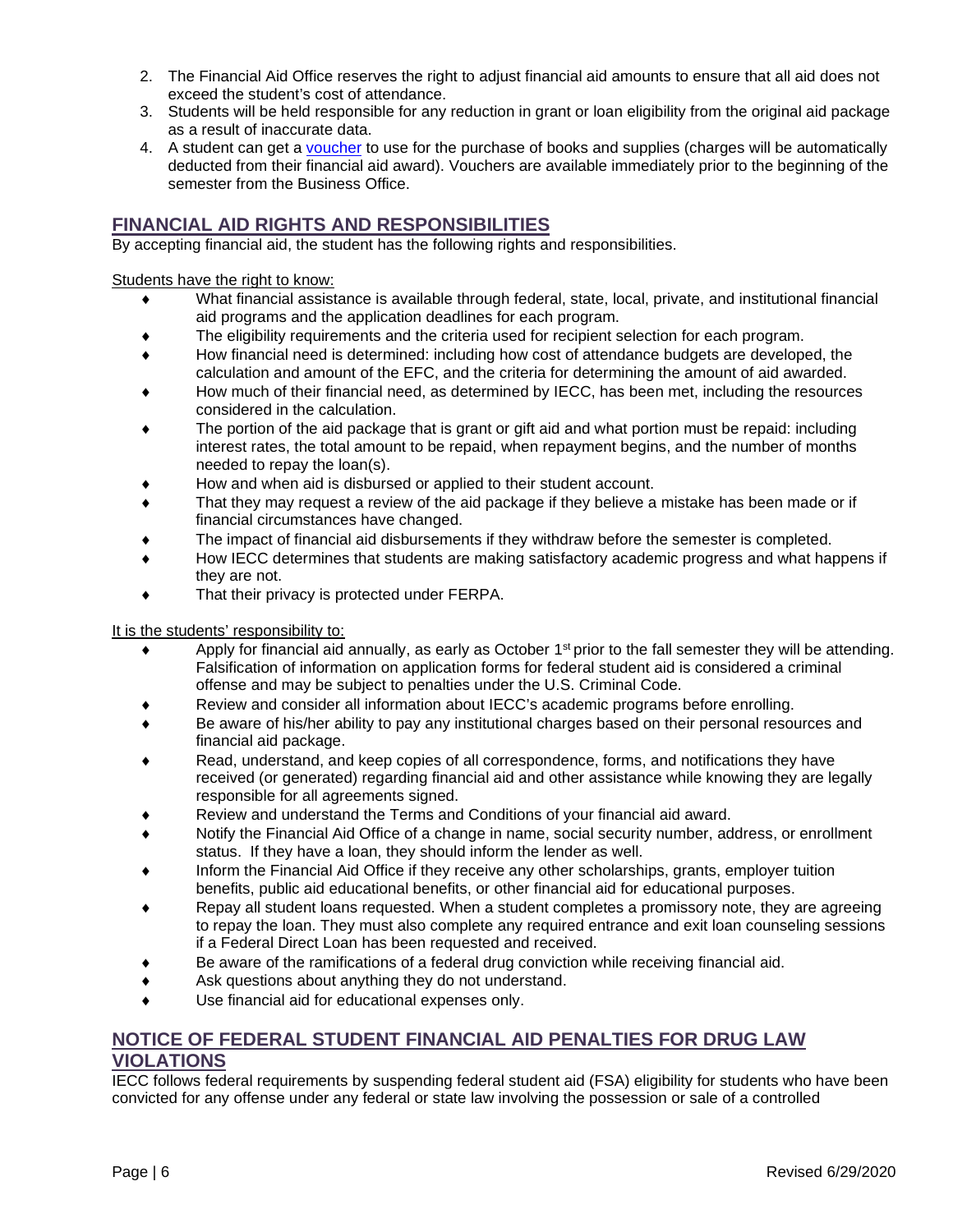substance, **if the offense occurs while enrolled and receiving FSA**. This is applicable to Federal Pell Grants, Federal SEOG, Federal Stafford Loans, Federal PLUS Loans, and Work Study Assistance.

| <b>Possession of a Controlled Substance</b> |                                    |                                 |  |  |  |  |
|---------------------------------------------|------------------------------------|---------------------------------|--|--|--|--|
| <b>Ineligibility Period</b>                 | <b>First Offense</b>               | year from date of conviction    |  |  |  |  |
|                                             | Second Offense                     | 2 years from date of conviction |  |  |  |  |
|                                             | <b>Third Offense</b><br>Indefinite |                                 |  |  |  |  |
| <b>Sale of a Controlled Substance</b>       |                                    |                                 |  |  |  |  |
| <b>Ineligibility Period</b>                 | <b>First Offense</b>               | 2 years from date of conviction |  |  |  |  |
|                                             | Second Offense                     | Indefinite                      |  |  |  |  |

If convicted, period of ineligibility for FSA funds:

A student whose eligibility has been suspended due to a drug conviction may resume eligibility (before the end of the ineligibility period) by successfully completing an approved drug rehabilitation program or by passing 2 unannounced drug tests administered by an approved drug rehabilitation program. Eligibility may also be resumed if the conviction is reversed, set aside, or otherwise rendered nugatory.

Under U.S. Department of Education guidelines, if a student is convicted of a drug offense after receiving federal aid, s/he must notify the Financial Aid Department immediately and will be required to pay back all aid received after the date of conviction.

Students who have a conviction(s) for these offenses should answer "Yes" to Question 23 on the FAFSA. A follow-up worksheet will help determine how the conviction might affect aid eligibility. For additional guidance, see a Financial Aid Officer at the college or contact the Federal Student Aid Information Center at 1-800-433- 3243.

## <span id="page-7-0"></span>**TYPES OF FINANCIAL ASSISTANCE**

To best serve the students enrolled at IECC, our offices strive to administer a variety of federal, state, and institutional financial assistance. The two most basics types of financial aid are gift aid and self-help aid. Gift aid are funds received that do not have to be repaid. Self-help aid, or aid the individual must take responsibility for, includes work study and loans.

#### <span id="page-7-1"></span>**Federal Pell Grant**

The Federal Pell Grant Program (Pell) is an entitlement fund that does not need to be repaid. It provides needbased grants to students with exceptional financial need. Students may not receive Pell from more than one school at a time. For 2020-2021, the maximum Pell award is \$6,345 and the maximum expected family contribution considered Pell eligible is \$5,711.

#### <span id="page-7-2"></span>*Eligibility*

A student must meet all general eligibility criteria listed above. However, students cannot be considered for Pell if s/he:

- Is currently defaulted on a federal student loan;
- Owes money due to an overpayment of a federal student grant;
- Earned a bachelor's degree;
- Meets the maximum lifetime eligibility units for Pell;
- Is incarcerated in a federal or state penal institution or subject to an involuntary civil commitment upon a completion of a period of incarceration for forcible or non-forcible sexual offense.

#### <span id="page-7-3"></span>*Award Determination*

Pell is considered to be the first source of aid to the student. Pell amounts awarded are always based on fulltime enrollment, the payment schedules published by ED, the student's expected family contribution (EFC), and the cost of attendance as determined by IECC. However, the amount of Pell disbursed towards a student's tuition, fees, and other applicable institutional charges is determined by the student's enrollment status and the student's period of enrollment.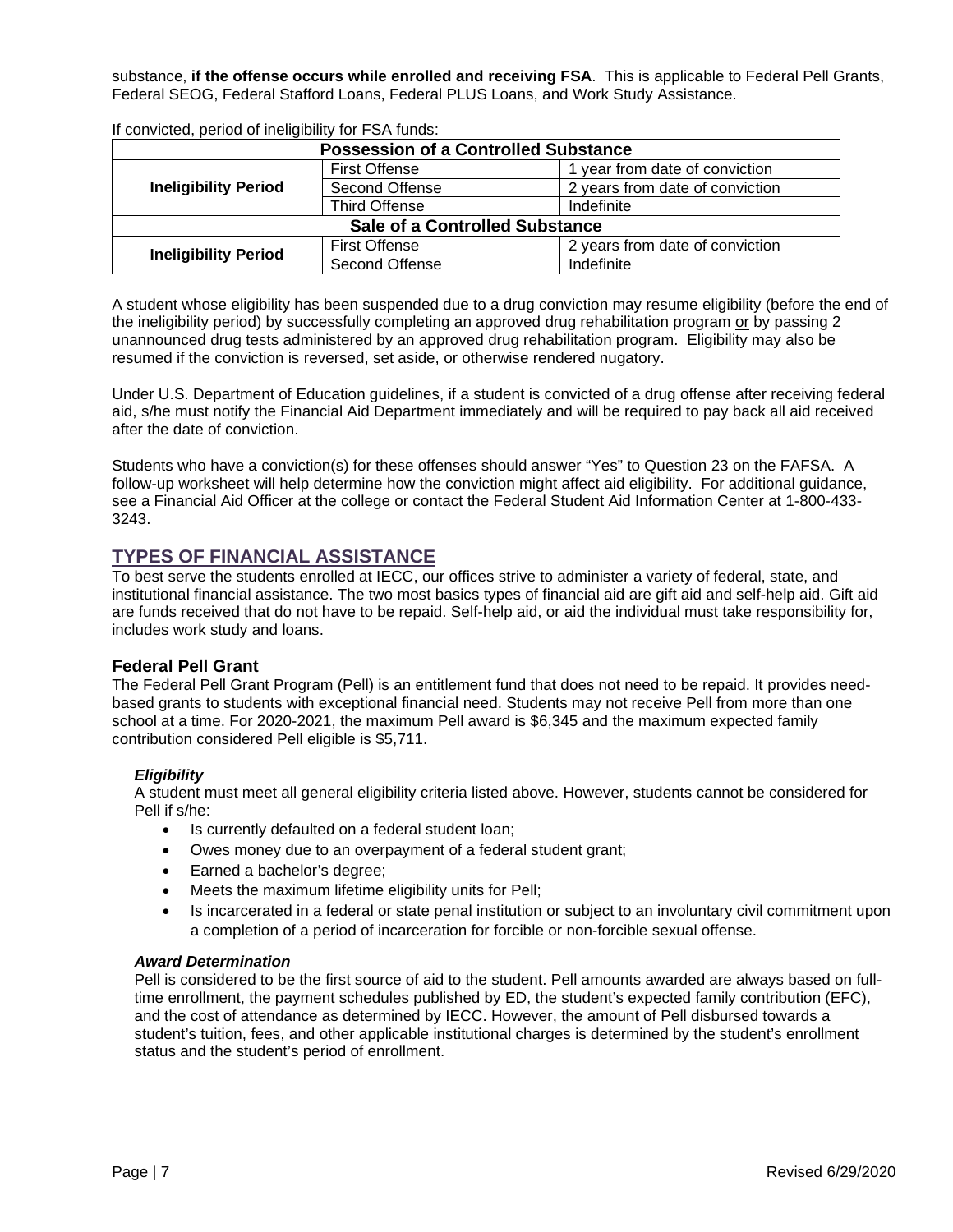#### <span id="page-8-0"></span>*Disbursements*

Prior to disbursing Pell, the institution will confirm that the scheduled disbursement will not cause the student to exceed lifetime eligibility units. Disbursements are made each semester approximately two weeks following mid-term and before sixty percent of the semester. Dates are determined by the Financial Aid Officers committee and published on the student's award notice.

NOTE: If a student enrolls full-time (12+ credits) and receives the full Pell amount for fall and spring, s/he must enroll at least half-time (6 credits) during the summer semester to receive an additional Pell payment. If a student enrolls part-time in fall or spring, there is not a minimum credit hour requirement to receive additional Pell in the summer semester.

The Lifetime Eligibility Units (LEU) are earned based on the percentage of award disbursed to the student each term. Each semester's full award is equivalent to approximately 50.000 units and is prorated with the student's level of enrollment. Students may not receive more than 600.000 LEU which is equivalent to 12 full time semesters.

#### <span id="page-8-1"></span>**Federal Supplemental Educational Opportunity Grant (FSEOG)**

The Federal Supplemental Educational Opportunity Grant (FSEOG) provides need-based grants to low-income, undergraduate students to assist with financing a higher education. FSEOG is a campus-based program, which means a limited allocation of funds is received from ED to support the program.

#### <span id="page-8-2"></span>*Eligibility*

A student must meet all general eligibility criteria listed above. However, students cannot be considered for FSEOG if the student:

- Is currently defaulted on a federal student loan;
- Owes money due to an overpayment of a federal student grant;
- Earned a bachelor's degree;
- Has met the maximum lifetime eligibility units for Pell;
- Is incarcerated in a federal or state penal institution or subject to an involuntary civil commitment upon a completion of a period of incarceration for forcible or non-forcible sexual offense;
- Has no unmet need following Pell and all other resources

#### <span id="page-8-3"></span>*Award Determination*

Priority for FSEOG is given to students that are receiving a Pell grant, have unmet need, and the lowest EFC (\$0). Should funds remain after priority students have been considered, then awards will be made to Pelleligible students with the next lowest EFC in order of lowest to highest. Any funds remaining after all Pelleligible students have been awarded will be applied in the same manner as Pell-eligible students. FSEOG will be awarded until the program's funds are depleted.

The annual maximum award for a student is \$800, or \$400 per semester. The minimum award is \$200, except for the purpose of spending remaining funds. Students with the lowest EFC are awarded on a first-come, firstserve basis with the goal of awarding 80% of funds awarded prior to the Fall disbursement, and the remaining 20% to be awarded by the Spring disbursement.

#### <span id="page-8-4"></span>*Disbursements*

Disbursements are made each payment period approximately two weeks following mid-term and before sixty percent of the semester on the same date as the first Pell disbursements. Disbursement dates are determined by the Financial Aid Officers committee and published on the student's award notice. Awards are then prorated based on a student's level of enrollment at the time of disbursement. The day prior to the first published FSEOG disbursement date, enrollment is locked for all eligible students and a final review is done to ensure students are Pell eligible and that they are being disbursed aid based on the appropriate enrollment status. Students that are locked at an enrollment that is less-than-half-time will not receive a disbursement of FSEOG.

#### <span id="page-8-5"></span>**Federal Work-Study Program (FWS)**

The Federal Work Study Program (FWS), much like FSEOG, provides a limited amount of campus-based funds for the institution to operate a part-time employment program to help students with need earn money to pay for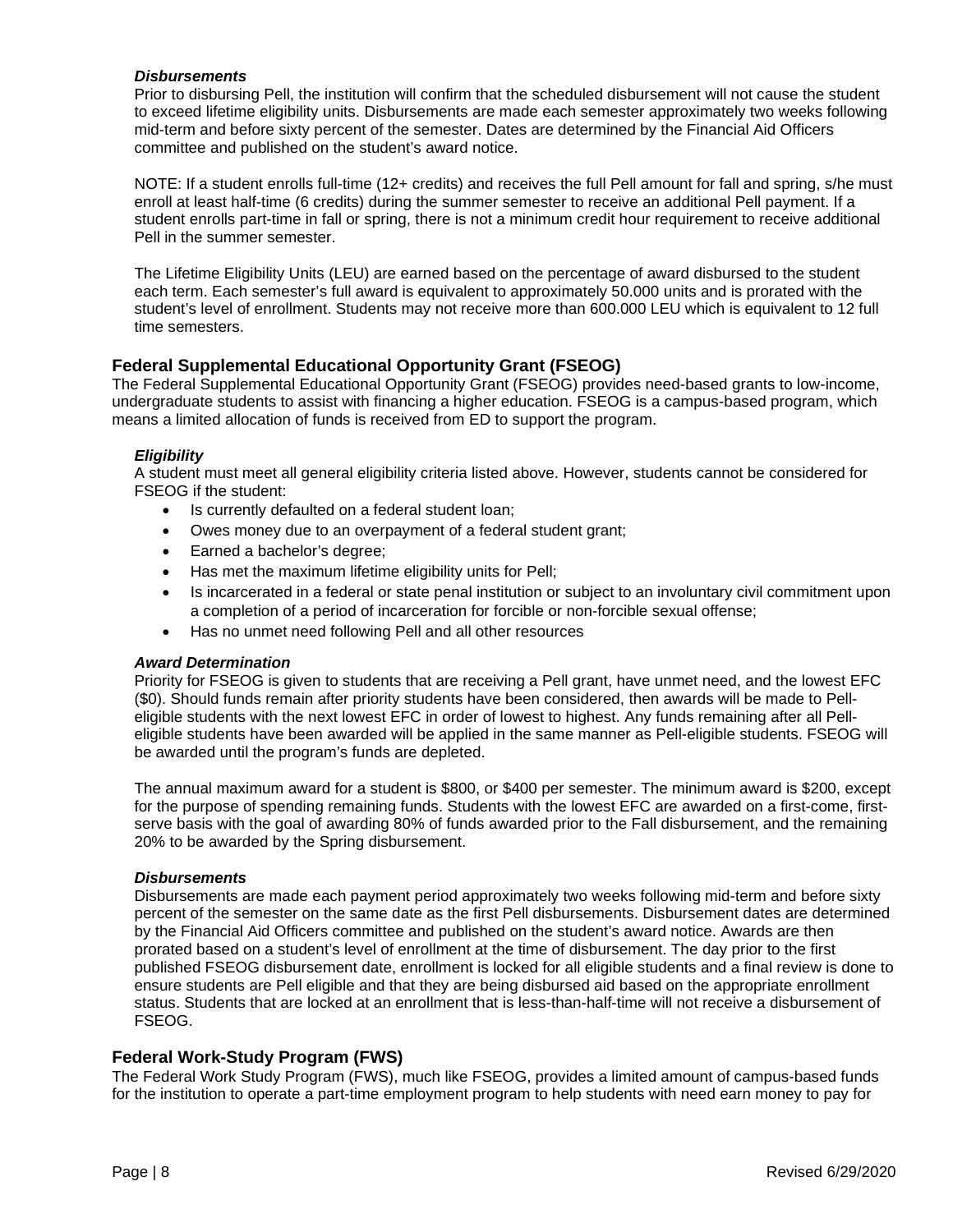educational expenses. Students are generally employed in approved positions on campus, but they may also be employed by a federal, state or local public agency with an approved agreement.

#### <span id="page-9-0"></span>*Eligibility*

A student must meet all general eligibility criteria listed above. However, students cannot be considered for FWS if the student:

- Is currently defaulted on a federal student loan;
- Owes money due to an overpayment of a federal student grant;
- Has no remaining unmet need after Pell and all other resources.

Students must also complete the required employment paperwork for the Financial Office *PRIOR* to working or submitting hours for payment.

#### <span id="page-9-1"></span>*Award Determination/Selection Process*

All students that are eligible will be considered for an FWS award. Because funds are limited, students should express interest in working in an FWS position on the FAFSA, upon receipt of a High Expected Family Contribution Letter, and/or when completing the Institutional Data Sheet/Financial Aid Contract. Students will be mailed an application for FWS with their first award notice and should return the application as soon as possible.

Upon receipt of a student's application, the institution will evaluate the student's unmet need, class schedule, the available positions, and any other factors that might affect the hours a student could work each week to determine the appropriate award amount. At most, a student will be awarded for up to 20 hours per week during enrollment periods and 30 hour per week in eligible periods of non-enrollment.

The Financial Aid Office will work with the supervisors of the available position(s) to place a student for employment. The supervisor is responsible for making the final hiring decision. FWS awards made to nonemployed students will be removed at the midpoint of the term. Awards may be added back when or if a student is able to be placed with a supervisor later on.

#### <span id="page-9-2"></span>*Disbursements*

Before FWS disbursements can be made, a student must first complete a work study packet. FWS disbursements are made on a bi-weekly basis to students as work is performed. Students must complete a timesheet each week that is reviewed and signed by the appropriate supervisor. The hours documented on the timesheet(s) for the pay period are reviewed by the Office of Financial Aid and the Business Office at each campus before being reviewed by the payroll department. Hours worked on the timesheet(s) are multiplied by the current minimum wage to determine the gross pay for the student. The net pay is then deducted from the award amount each pay period to determine the remaining award amount. Students cannot be paid more than the amount of their award.

Disbursements must be made in the appropriate aid year. Disbursements for the 2020-2021 will begin on July 1, 2020. A student must be awarded FWS for Fall 2021 to remain eligible to work after June 30, 2021.

#### <span id="page-9-3"></span>**William D. Ford Federal Direct Loans**

The William D. Ford Federal Direct Loan Program (Direct Loans) provides low-interest loans to assist students with financing a higher education. Loans are borrowed funds from the U.S. Department of Education that must be repaid with interest regardless of the completion of a student's educational goal or a student securing a career in the field of study following graduation. IECC is able to provide three different types of loans.

**Direct Subsidized Loans** are available to undergraduate students with financial need. The amount a student can borrow is determined by the school and cannot exceed his/her unmet need. There is a maximum eligibility period for subsidized loans. Students may not receive a Direct Subsidized Loan for more than 150 percent of the published length of his/her current program. The Department of Education covers the interest while students are enrolled at least half-time, for the six months after they leave school or drop below half-time enrollment, and during a period of deferment. Repayment begins approximately six months after the student graduates, leaves school, or drops below half-time enrollment.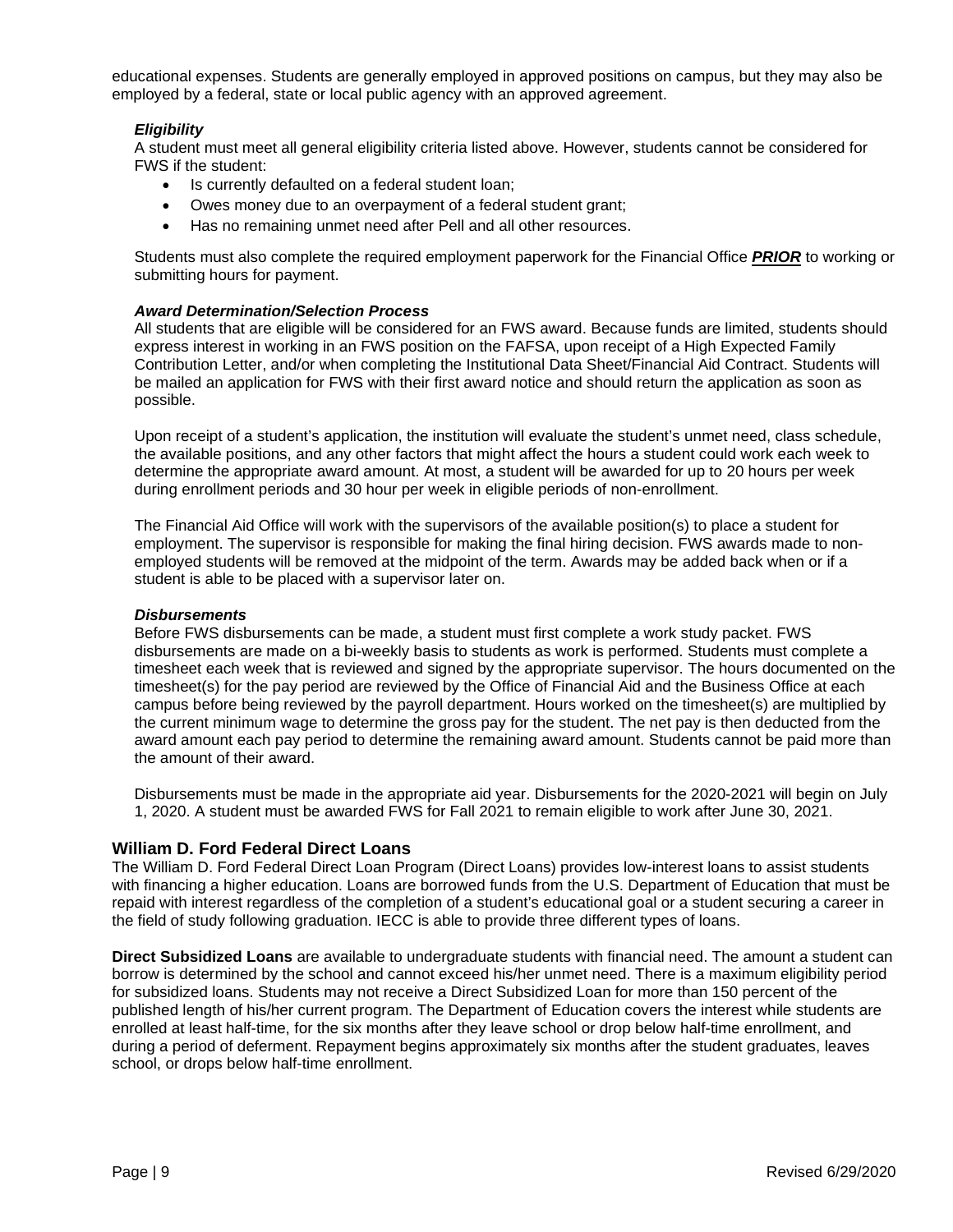The interest rate for loans disbursed on or after July 1, 2020 through June 30, 2021 is 2.75% and is fixed for the life of the loan. There is also an origination fee, 1.059% before October 1, 2019 and 1.057% after, which is paid to the Department of Education upon disbursement.

**Direct Unsubsidized Loans** are available to undergraduate students that may not have financial need as determined by the expected family contribution and cost of attendance. The amount a student can borrow is determined by the school based on the cost of attendance and any other financial aid and resources. The student is responsible for paying the interest during all periods. If the student chooses not to pay the interest while in school and during any non-payment periods (grace, deferment, or forbearance), the interest of the loan is capitalized, or added to the principle balance of the loan. Repayment begins approximately six months after the student graduates, leaves school, or drops below half-time enrollment.

The interest rate for loans disbursed on or after July 1, 2020 through June 30, 2021 is 2.75% and is fixed for the life of the loan. There is also an origination fee, 1.059% before October 1, 2019 and 1.057% after, paid to the Department of Education upon disbursement.

**Direct PLUS Loans** are available to eligible parents of undergraduate students, as well as graduate and professional students. Parents must apply for the loan at studentloans.gov and should not have an adverse credit history. The amount a parent can borrow is the cost of attendance determined by IECC less any other financial aid and resources received by the student. Repayment begins right away. However, parents may have the option to defer payment until approximately six months after the student graduates, leaves school, or drops below halftime enrollment.

The interest rate for loans disbursed on or after July 1, 2020 through June 30, 2021 is 5.30% and is fixed for the life of the loan. There is also an origination fee, 4.236% before October 1, 2019 and 4.228% after, paid to the Department of Education upon disbursement.

#### <span id="page-10-0"></span>*Eligibility*

To determine if a student is eligible for Direct Loans, the student must complete a Loan Request form by the deadline for the term. Parents must also complete a Loan Request form for PLUS loans.

- o Deadline for the Fall semester is November 1.
- o Deadline for the Spring semester is April 1.
- o Deadline for the Summer semester is July 1.

A student must meet all general eligibility criteria listed above. However, students cannot be considered for Direct Loans if the student:

- Is currently defaulted on a federal student loan;
- Owes money due to an overpayment of a federal student grant;
- Meets the annual and/or aggregate loan limits;

In order to be disbursed loan funds, first-time borrowers must go to [studentaid.gov](https://studentaid.gov/) and:

- [Complete Entrance Counseling](https://studentaid.gov/app/counselingInstructions.action?counselingType=entrance) to ensure s/he understands their obligation to repay the loan;
- Complete [the Master Promissory Note](https://studentaid.gov/app/launchMpn.action?mpnType=subUnsubMpn) (MPN), agreeing to the terms of the loan.

Parents must go to [studentaid.gov](https://studentaid.gov/app/launchPLUS.action) to complete the PLUS loan application for a review of their credit history.

#### <span id="page-10-1"></span>*Award Determination*

Direct Loan amounts awarded are determined by the institution regardless of the way a student may split the amounts on the Loan Request form. IECC will use the student's request as a guide to ensure the student receives the best and most appropriate award package.

The amount of loans awarded to a student will not exceed the annual or aggregate loan limits. The total annual combined student Direct Loan award for a dependent Freshman is \$5,500 and for a dependent Sophomore is \$6,500. The total annual combined Direct Loan award for independent students (and dependent students for those whose parents cannot get a PLUS loan) is \$9,500 at the Freshman level and \$10,500 at the Sophomore level.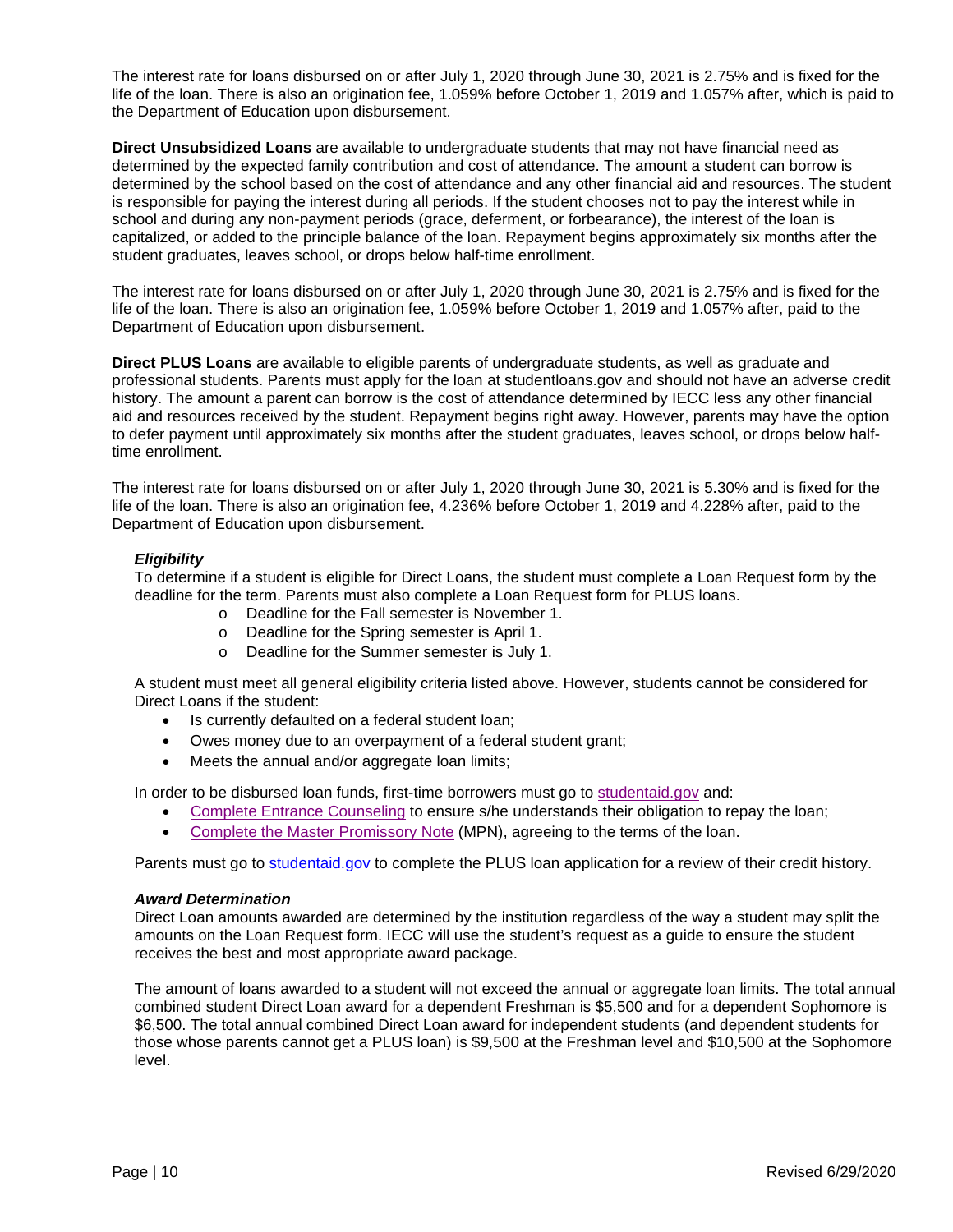Aggregate loan limits for dependent students are up to \$23,000 subsidized, but not more than a combined total of \$31,000. Aggregate loan limits for independent students (and dependent students for those whose parents cannot get a PLUS loan) are \$23,000 subsidized, but not more than a combined total of \$57,500.

#### <span id="page-11-0"></span>*Disbursements*

At the time of disbursement, the institution confirms the student is still enrolled at least half-time, has met the entrance counseling requirement, and has a valid, linked MPN. Loans are disbursed in two disbursements, generally one disbursement in the Fall semester and the second disbursement in the Spring semester. The first disbursement date for the Fall and Spring semester is at least 30 days following the first day of classes. Single term loans will be disbursed in two payments. The second disbursement cannot be made until the student has reached the calendar midpoint. Students that request a loan or complete loan requirements following the first disbursement date will be checked for eligibility, and funds will be disbursed at that time. The amount applied to the student's account is reduced by the amount of the origination fee. The net amount is applied to a student's outstanding tuition, fees, and other applicable institutional charges.

#### <span id="page-11-1"></span>**Monetary Award Program**

The Monetary Award Program (MAP) provides grants, which do not need to be repaid, to those Illinois residents who attend approved Illinois colleges and demonstrate financial need. The funds from this program are only applied toward tuition and mandatory fees, not to exceed the maximum award amount for the academic year.

#### <span id="page-11-2"></span>*Eligibility*

To determine if a student is eligible for MAP, the student must sign and submit the Free Application for Federal Student Aid (FAFSA) prior to the announced suspense date each academic year and agree to share the information with Illinois Student Assistance Commission (ISAC). ISAC relies on specific data elements/questions on the FAFSA to determine eligibility.

Other requirements for eligibility are that a student must:

- Be a U.S. citizen or eligible non-citizen;
- Be a legal resident of Illinois;
- Demonstrate financial need;
- Be enrolled in a minimum of three credit hours in a degree or certificate program at an approved Illinois college, for either a semester or quarter term throughout the institution's tuition refund/withdrawal adjustment period;
- Comply with federal Selective Service registration requirements;
- Maintain the Satisfactory Academic Progress standards of the institution, which is certified at the time MAP payment is requested;

Students cannot be considered for MAP if s/he:

- Has received a baccalaureate degree or is a graduate student;
- Is in default on any student loan or owes a refunds or repayment of any state or federal grant or scholarship;
- Is incarcerated;
- Is otherwise not eligible to receive federal financial assistance as an undergraduate student;
- Has used 75 or more MAP Paid Credit Hours (MPCH).
	- $\circ$  Eligibility may be extended for one additional term if the recipient has accumulated fewer than 75 MPCH, but does not have enough credit hours of payment remaining for the number of hours in which s/he is enrolled for the term.

#### <span id="page-11-3"></span>*Award Determination*

The institution receives award announcements via the GAP Access System on all Student Aid Report (SAR) transactions. The maximum annual amount for a student is based on relative financial eligibility at an ISACapproved institution and a full-time enrollment of fifteen (15) credit hours.

#### <span id="page-11-4"></span>*Disbursements*

MAP funds are paid directly to the institution which has certified the recipient's eligibility. When funds are received by the institution from the State of Illinois, the Business Office will apply the appropriate MAP payments to the student's account.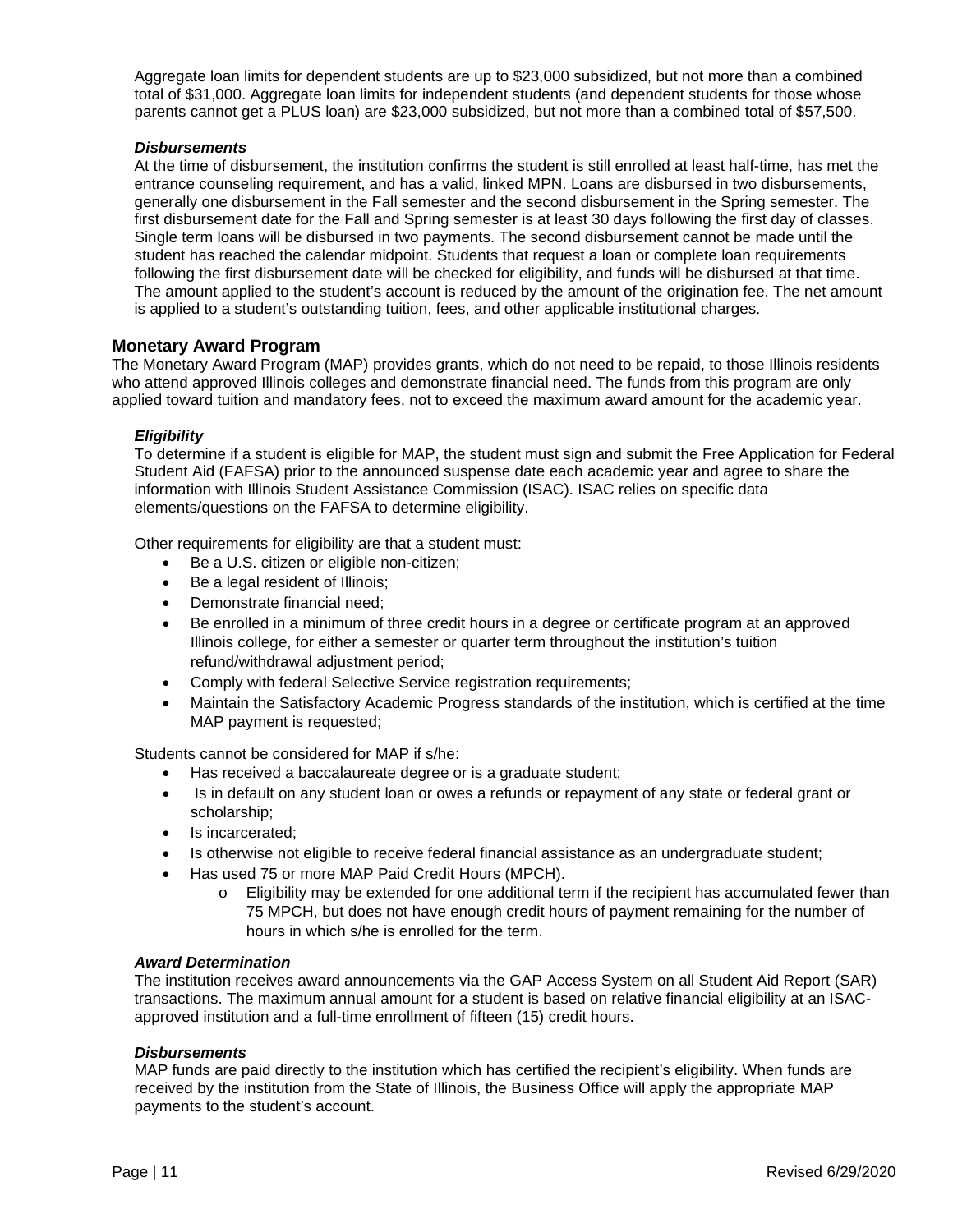# <span id="page-12-0"></span>**VETERANS' EDUCATIONAL BENEFIT PROGRAMS**

Based on the approval from the State Approving Agency for the Department of Veterans' Affairs (VA), most IECC programs are approved for veteran benefits administered by the VA. Each IECC campus has a VA Certifying ''GI Bill® is a registered trademark of the U.S. Department of Veterans Affairs (VA). More information about education benefits offered by VA is available at the official U.S. government Web site at **[https://www.benefits.va.gov/gibill®](https://benefits.va.gov/gibill/index.asp)**."

Official to administer the reporting requirements as defined in the School Certifying Official Handbook for the following programs.

#### <span id="page-12-1"></span>**Post 9/11 GI Bill® (Chapter 33)**

The Post-9/11 GI Bill® offers up to 36 months of education benefits for higher education and training benefits to Veterans, Service members, and their families who served a minimum of 90 days after September 10, 2001. Benefits include tuition and fees paid to the institution and a monthly housing allowance and book stipend paid to the student. The benefit eligibility percentage is based on length of service.

#### <span id="page-12-2"></span>**Montgomery GI Bill® Active Duty (Chapter 30)**

The Montgomery GI Bill® assists active duty and Reservists with the pursuit of higher education degrees, certificates, and other education and training. The Montgomery GI Bill® Active Duty provides up to 36 months of education benefits to Veterans and Service members who have at least two years of active duty, were honorably discharged, and have a high school diploma, GED, or 12 hours of college credit. Other requirements apply based on when the Service member entered active duty. Benefits are paid to the student as a monthly basic housing allowance.

#### <span id="page-12-3"></span>**Montgomery GI Bill® Selected Reserve (Chapter 1606)**

The Montgomery GI Bill® assists Reservists with the pursuit of higher education degrees, certificates, and other education and training. The Montgomery GI Bill® Selected Reserve provides up to 36 months of education and training benefits to members of the Selected Reserve that have a six year obligation or, for officers, have agreed to serve six years in addition to the initial obligation. The Service member must also have completed the initial active duty for training, have a high school diploma or equivalent before completing IADT, and remain in good standing while serving in an active Selected Reserve unit. Benefits are paid to the student as a monthly basic housing allowance.

#### <span id="page-12-4"></span>**Veterans' Educational Assistance Program (Chapter 32)**

Veterans' Educational Assistance Program (VEAP) is available if an individual entered the service for the first time between January 1, 1977 and June 30, 1985 and enrolled in the program by contributing money from his or her military pay prior to April 1, 1987. There is no active application for this program, but benefits can be certified if a Veteran has previously been notified of eligibility.

#### <span id="page-12-5"></span>**Survivors' and Dependents' Educational Assistance Program (Chapter 35)**

The Survivors' and Dependents' Educational Assistance Program (DEA) offers up to 45 months of education and training opportunities to eligible children and spouses of Veterans who are permanently and totally disabled due to a service-related condition or Veterans who died while on active duty or as a result of a service-related condition. Benefits are paid monthly to the student.

#### <span id="page-12-6"></span>**Marine Gunary Sergeant John David Fry Scholarship**

The Fry Scholarship is available for children and spouses of Service members who are missing in action or were captured in the line of duty by a hostile force, were detained by force while in the line of duty by a foreign government or power, are in the hospital (or receiving outpatient treatment) for a service-connected permanent and total disability, or died in the line of duty after September 10, 2001. Benefits offered by this program are equivalent to the Post 9/11 GI Bill® benefits.

#### <span id="page-12-7"></span>*Eligibility*

To be eligible for Veterans' education benefits listed above, the Veteran, Service member, or eligible family member must apply with VA Form 22-1990 or VA Form 22-5490 in person or by mail with a VA regional benefit office or online at [www.va.gov.](https://www.va.gov/education/how-to-apply/) Eligibility is determined by the VA. Upon the eligibility determination, the individual will receive a certificate of eligibility which must be kept on file in the Financial Aid Office.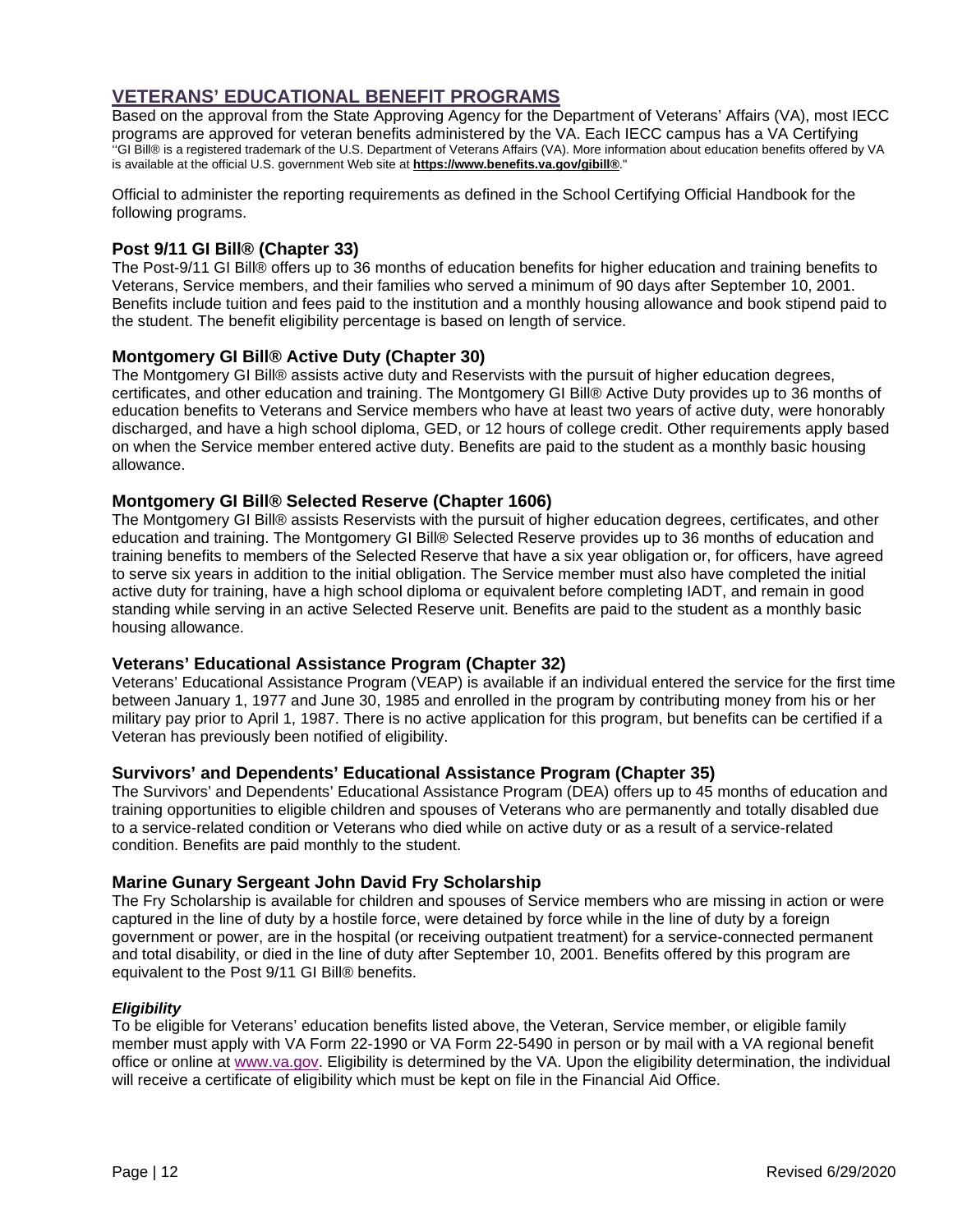#### <span id="page-13-0"></span>*Benefits Usage and Processing*

Eligible Veterans and/or their dependents can use these educational benefits to work towards a degree, train for a specific career, trade, or industry, work in co-op training or work study, and/or take classes from home. Students should submit a copy of the Certificate of Eligibility and DD-214 Member 4 for the Veteran to the Financial Aid Office to confirm eligibility for benefits. Benefits may be certified for one term without these documents. If a student is transferring to IECC and has used benefits elsewhere, the Financial Aid Office will collect VA Form 22- 1995 or 22-5495 to request a change in program or place of training.

#### <span id="page-13-1"></span>**Illinois Veteran Grant**

The Illinois Veteran Grant (IVG) is an entitlement program that waives tuition and mandatory fees for eligible applicants at Illinois public colleges or community colleges regardless of the state funding level. Qualified applicants may use this grant at the undergraduate or graduate level for the equivalent of four full-time academic years measured by eligibility units.

#### <span id="page-13-2"></span>*Eligibility*

To be considered eligible for IVG, a student must apply for this program online at [studentportal.isac.org](https://studentportal.isac.org/web/guest/student/) and:

- Meet one of the two following criteria:
	- o Have served at least one year of federal active duty in the Armed Forces of the United States, which may include the Illinois National Guard and the Reserve component of the Armed Forces;
	- $\circ$  Regardless of length of service, have served in a foreign country in a time of hostilities in that country; was medically discharged for service related reasons; or was discharged prior to August 11, 1967.
- Have received an honorable discharge for each period of federal active duty service, and/or be honorably serving.
- Not be a current member of the Reserve Officer Training Corps (ROTC).
- Meet one of the two following criteria:
	- o Have been a resident of Illinois at the time of entering federal active duty or within six months prior to entering the service;
	- o Have been a student at an Illinois public 2- or 4-year college at the time of entering federal active duty.
- Meets one of the two following criteria:
	- o Have established, or plan to establish, Illinois residency within six months after leaving federal active duty service;
	- o If married to a person in continued military service:
		- Have applied for this grant within six months after and including the date that the spouse was stationed within Illinois;
		- If spouse was stationed outside Illinois, have a plan to establish Illinois residency within six months after and including the date the spouse separated.
- Reside in Illinois unless the student is serving federal active duty service at the time of enrollment in college or residing with a spouse in continued military service who is currently stationed outside of Illinois.
- Be enrolled at an Illinois 2- or 4- year college and maintain the minimum grade point average (GPA) required by the college.
- Not be in default on any student loan, nor owe a refund on any state or federal grant.

Applications should not be submitted later than the last day of the term the student is enrolled to be considered for benefits in that term. Qualified applicants will receive an IVG Notice of Eligibility Letter and Addendum that should be taken to the Financial Aid Office where a copy of this letter will be retained in the student's Veteran file. A notice of eligibility from ISAC must be used by the institution to establish a qualified applicant's initial eligibility.

#### <span id="page-13-3"></span>*Benefit Usage and Processing*

Upon receipt of the Notice of Eligibility letter, the Financial Aid Office will notify the Business Office of the student's eligibility for IVG benefits. The Business Office will submit a payment request to ISAC to report the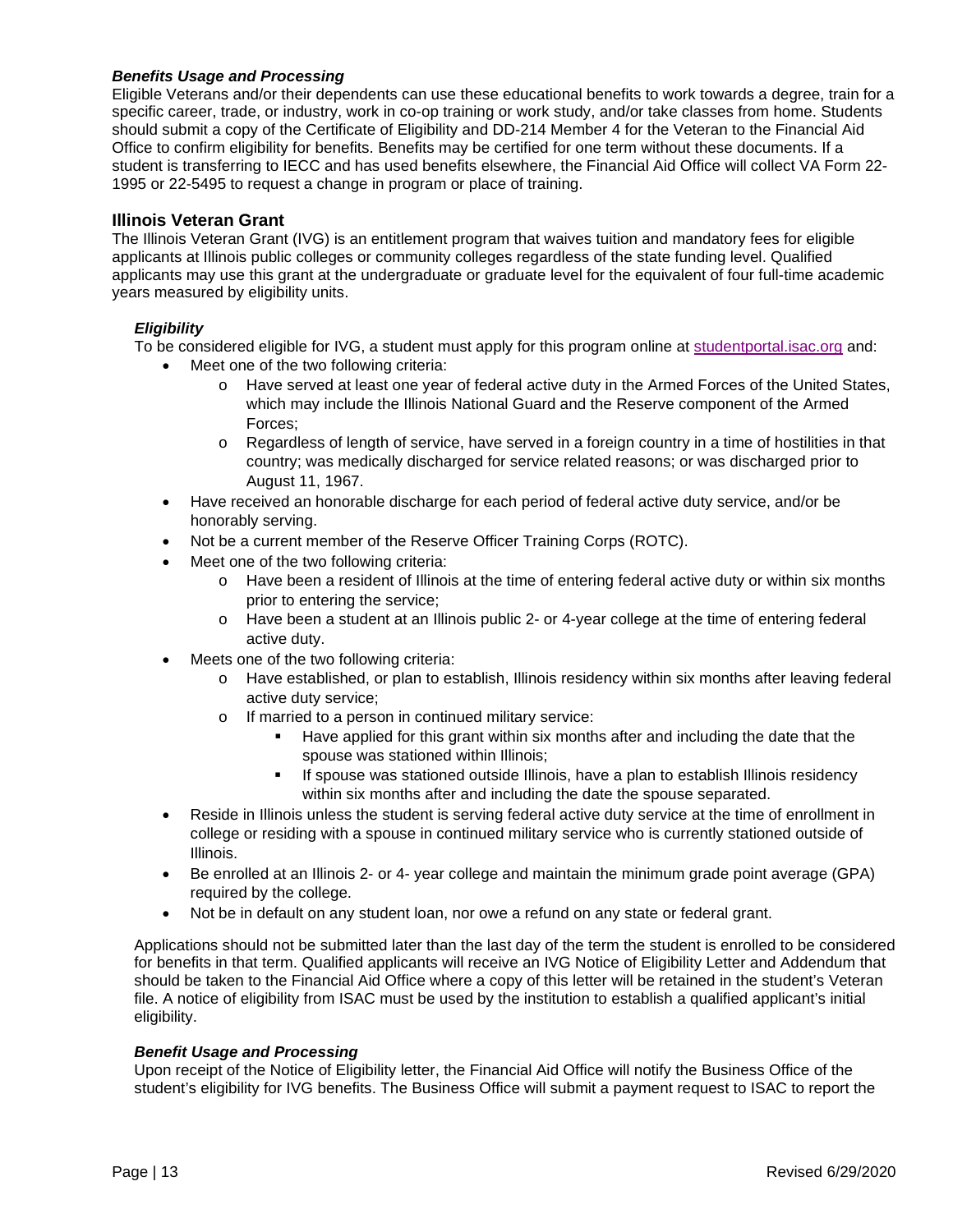total number of hours for which payment is being requested and will then apply payment to the Veteran's account.

#### <span id="page-14-0"></span>**Illinois National Guard Grant**

The Illinois National Guard (ING) grant is an entitlement program that waives tuition and eligible fees for qualified applicants at Illinois public colleges or community colleges regardless of the state funding level. Qualified applicants may use this grant at the undergraduate or graduate level for the equivalent of four or six full-time academic years measured by eligibility units.

#### <span id="page-14-1"></span>*Eligibility*

- To be eligible for the ING grant, students must apply for the program annually at [studentportal.isac.org](https://studentportal.isac.org/web/guest/student/) and:
	- Be an Illinois National Guard member, defined as meeting one of the two following criteria:
		- o Be active in the Illinois National Guard;
		- o Have been active in the Illinois National Guard for at least five consecutive years and have been called to federal active duty for at least six months and be within 12 months after the discharge date from the Illinois National Guard.
	- Have completed one full year of service in the Illinois National Guard.
	- Be an enlisted member or an officer (Public Act 94-583).
	- Be enrolled at an Illinois public 2- or 4- year college and maintain an acceptable grade point average (GPA) determined by the institution.
	- Not be in default on any student loan, or owe a refund on any state or federal grant.

Applications must be submitted by October 1 of the aid year for full year benefit consideration, March 1 for second and/or third semester/quarter consideration, and June 15 for only summer term consideration.

#### <span id="page-14-2"></span>*Benefit Usage and Processing*

Upon receipt on the Notice of Eligibility letter, the Financial Aid Office will notify the Business Office of the student's eligibility for ING grant benefits. The Business Office will submit a payment request to ISAC in order to report the total number of hours for which payment is being requested following the tuition refund/withdrawal period and prior to the priority claim date for the term.

#### <span id="page-14-3"></span>**MIA/POW Scholarship**

This scholarship is administered by the Illinois Department of Veterans' Affairs and provides tuition and certain fees for dependents of persons who were Illinois residents at the time they entered active duty and have been declared to be prisoners of war, missing in action, died as the result of a service connected disability, or disabled with 100% disability as a result of a service connected cause as recognized by the U.S Department of Veterans' Affairs or U.S. Department of Defense.

#### <span id="page-14-4"></span>*Eligibility*

Any spouse, natural child, legally adopted child, or step-child of an eligible veteran or serviceperson who possesses all necessary entrance requirements shall, upon application and proper proof, be awarded the MIA/POW Scholarship. The child must begin using the scholarship prior to his or her twenty-sixth birthday. Applications can be found at [studentportal.isac.org.](https://studentportal.isac.org/web/guest/student?p_p_id=Student_WAR_Studentportlet&p_p_lifecycle=1&p_p_state=normal&p_p_mode=view&p_p_col_id=column-1&p_p_col_count=1&_Student_WAR_Studentportlet__facesViewIdRender=%2Fviews%2FisacPrograms.xhtml) Qualified applicants will receive an I.D. card for the scholarship.

#### <span id="page-14-5"></span>*Benefit Usage and Processing*

Students receiving the MIA/POW Scholarship should submit a copy of the I.D. card to the Financial Aid Office. The Financial Office will notify the Business Office of a student's eligibility.

#### <span id="page-14-6"></span>**Vocational Rehabilitation & Employment Service (Chapter 31)**

Vocational Rehabilitation & Employment (VR&E) is designed to assist Veterans with service-connected disabilities to obtain suitable employment and/or achieve independent living goals. Veterans that have received, or will receive, a discharge that is other than dishonorable, have a service-connected disability rating of at least 10%, or a memorandum rating of 20% or more from the VA, and apply for VR&E VetSuccess services may be eligible for certain education benefits to meet their goals.